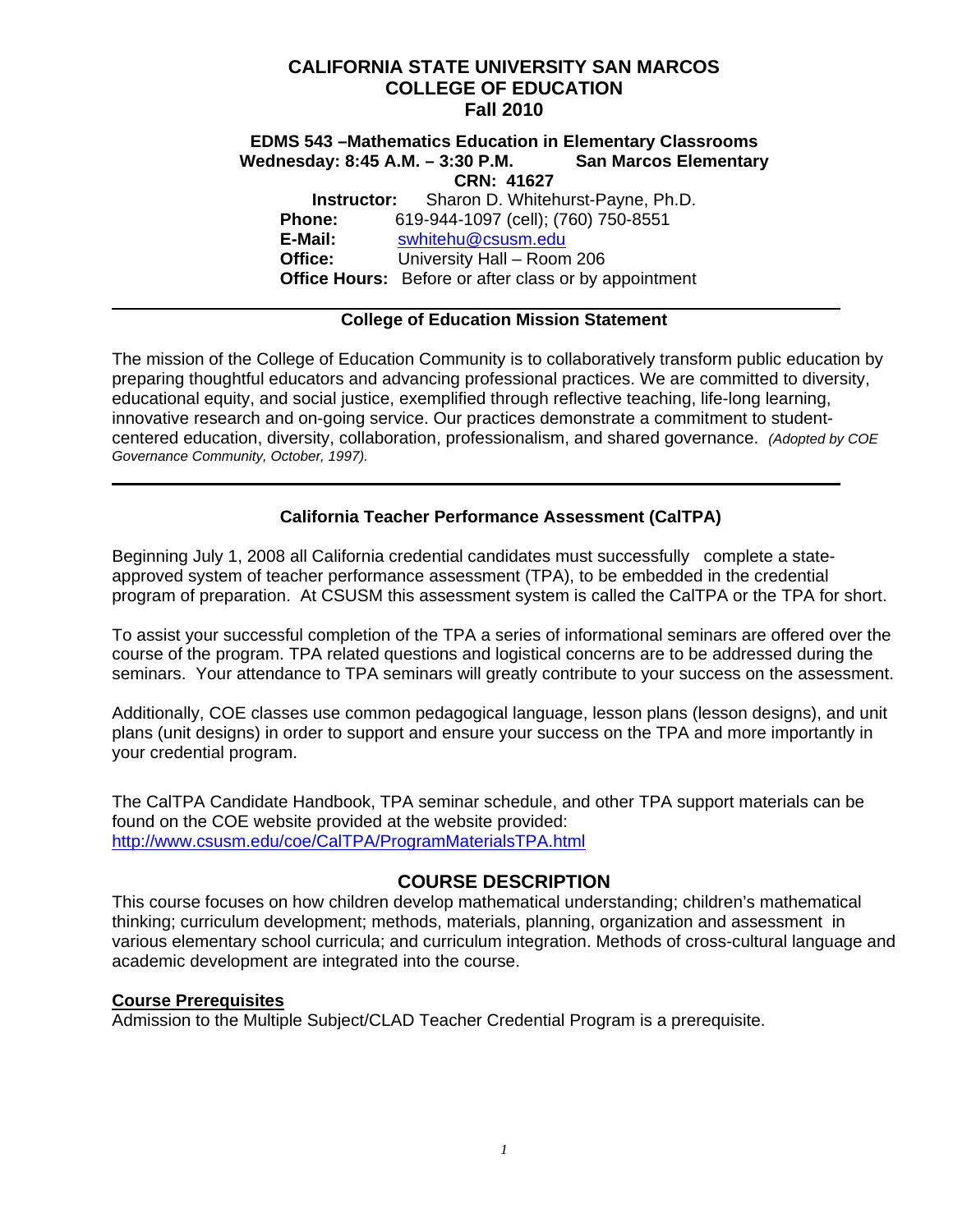## **Course Objectives**

1. Using reflective writings, teacher candidates will provide ongoing evidence of good depth of understanding as well as application to the classroom, of chosen ideas from weekly assigned readings.

2. Using the interview process to apply the pedagogical content knowledge that is being learned in the course, teacher candidates will improve their use of inquiry for assessment purposes by focusing on students' thinking about mathematics to better understand elementary level students with different understandings and plan appropriate interventions.

3. By merging theory and practice in order to enable their future students to understand a mathematical topic and make connections among ideas related to this topic, teacher candidates will participate in the design, construction, and presentation of a reform-minded mathematical activity that focuses on students' mathematical thinking.

4. By compiling an effective list of resources on a predetermined math topic, teacher candidates will demonstrate evidence that they are able to provide students with access to a balanced and comprehensive mathematics curriculum that promotes and enhances student learning and understanding, and provides conceptual understanding of the logic and structure of mathematics, problem-solving skills, and computational and procedural skills.

5. By reflecting on and weaving what has been learned in the course during the semester regarding mathematics standards, reform-minded mathematics ideas, constructivist teaching and learning methods which enhance how children think and problem solve, teacher candidates will incorporate assessment into the learning process.

# **FOCUS QUESTIONS**

These focus questions will serve as a guide throughout this course. They will direct our thinking and study as we learn more about teaching children mathematics. When you complete this course, you should have knowledge, understanding, and experiences that will help you answer these questions:

- 1. How do children develop mathematical understanding, competence, and confidence?
- 2. How does the culture of the classroom affect mathematical communication and learning?
- 3. How does the teacher help all children become successful in learning mathematics?
- 4. How will you continue to develop your mathematical understanding, confidence, and competence?
- 5. How does the teacher incorporate the State Mathematical Content Standards and assessment principles into lesson designs?

#### **Unique Course Requirements**

Students will be required to have access to children in grades K-6 for the purpose of conducting a series of math interviews to learn about how children think and problem solve.

Each student will be required to implement and videotape a lesson in his or her observation classroom.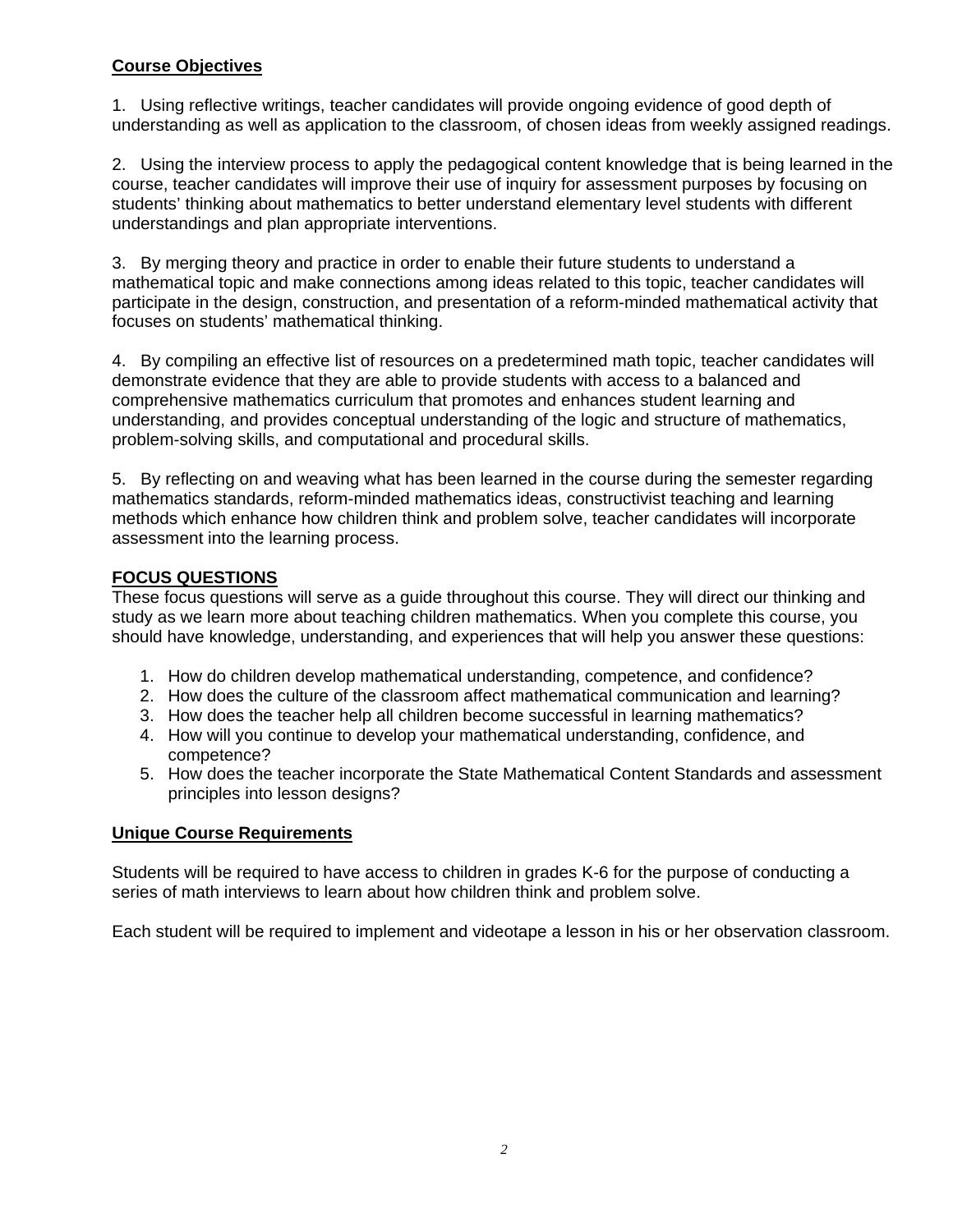## **Required Texts**

- Van de Walle, J. A., Karp, Karen, and Bay-Williams, Jennifer (2010). *Elementary and middle school mathematics: Teachin developmentally* (7th ed). Boston: Pearson Education, Inc. ISBN-13: 978-0-205-57581-7 The text has a companion Web site at: www.myeducationlab.com.
- California Department of Education (2000). *Mathematics framework for California public schools, kindergarten through grade twelve* (2000 Revised Ed.). Sacramento, CA: Author. This document can be found on the WWW at: http://www.cde.ca.gov/re/pn/fd/documents/mathematics-frame.pdf. The Web site contains a downloadable PDF file. There are also copies in the library for checkout**.**

## **You are required to access the following Web sites and materials for this course.**

- National Council of Teachers of Mathematics (2000). *Principles and standards for school mathematics*. Reston, VA: Author. This document can be found at: http://standards.nctm.org/
- Star Test Blueprints for Standards Items (grades 2-7) http://www.cde.ca.gov/ta/tg/sr/documents/bpcstmath2to7.pdf

#### **Authorization to Teach English Learners**

This credential program has been specifically designed to prepare teachers for the diversity of languages often encountered in California public school classrooms. The authorization to teach English learners is met through the infusion of content and experiences within the credential program, as well as additional coursework. Students successfully completing this program receive a credential with authorization to teach English learners.

*(Approved by CCTC in SB 2042 Program Standards, August 02)* 

#### **Teacher Performance Expectation (TPE) Competencies**

The course objectives, assignments, and assessments have been aligned with the CTC standards for the Multiple Subject Credential. This course is designed to help teachers seeking a California teaching credential to develop the skills, knowledge, and attitudes necessary to assist schools and district in implementing effective programs for all students. The successful candidate will be able to merge theory and practice in order to realize a comprehensive and extensive educational program for all students. You will be required to formally address the following TPEs in this course:

#### **CTC Standards Alignment:**

The course objectives, assignments, and assessments have been aligned with the CTC standards

for Multiple Subjects Credential. The following standards are a primary emphasis in this course:

- **Standard 3**: Relationship between Theory and Practice
- **Standard 4:** Pedagogical Thought and Reflective Practice
- **Standard 5:** Equity, Diversity and Access to the Core Curriculum for All Children
- **Standard 8A:** Pedagogical Preparation for Subject-Specific Content Instruction by MS Candidates (Mathematics)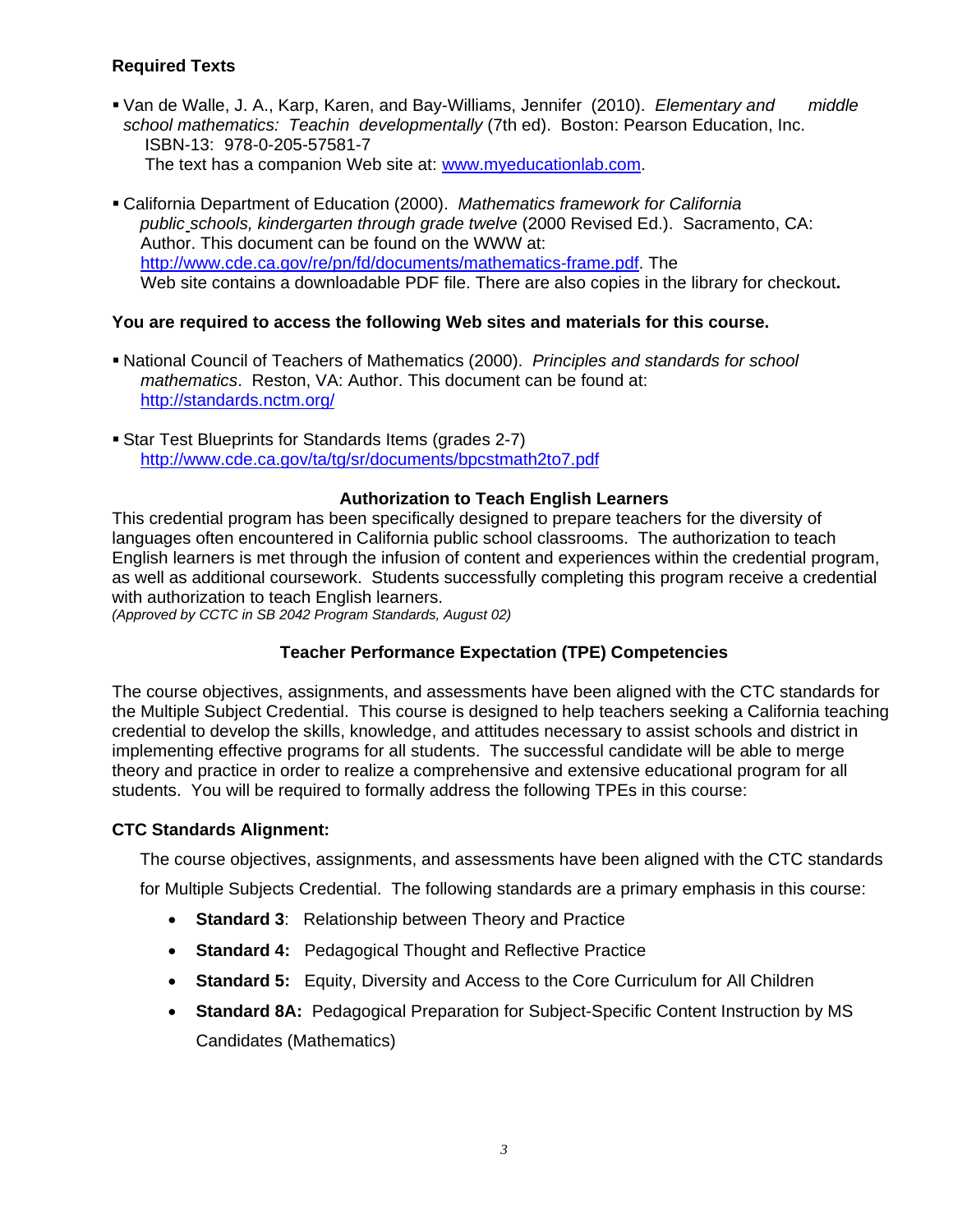### **Teacher Performance Expectation (TPE) Competencies:**

## **Primary Emphases**:

- TPE 1a-Subject Specific Pedagogical Skills for MS Teaching (Mathematics)
- TPE 2-Monitoring Student Learning During Instruction

# **Secondary Emphases**:

- TPE 3-Interpretation and Use of Assessments
- TPE 4-Making Content Accessible
- TPE 5-Student Engagement
- TPE 6a-Developmentally Appropriate Practices in Grades K-3
- TPE 6b-Developmentally Appropriate Practices in Grades 4-8
- TPE 6d- Developmentally Appropriate Teaching Practices for Special Education: Teaching the Special Education Population in the General Education Environment
- TPE 7-Teaching English Learners
- TPE 8-Learning About Students
- TPE 9-Instructional Planning
- TPE 10-Instructional Time
- TPE 11-Social Environment
- TPE 13-Professional Growth
- TPE 14-Educational Technology in Teaching and Learning

## **College of Education Attendance Policy**

 student have extenuating circumstances, s/he should contact the instructor as soon as possible. Due to the dynamic and interactive nature of courses in the College of Education, all students are expected to attend all classes and participate actively. At a minimum, students must attend more than 80% of class time, or s/he may not receive a passing grade for the course at the discretion of the instructor. Individual instructors may adopt more stringent attendance requirements. Should the *(Adopted by the COE Governance Community, December, 1997).* 

If you miss one class session (2 hours and 45 minutes) or are late (or leave early) more than two sessions, you cannot receive a grade of "A". If you miss one and a half class sessions, your **highest**  possible grade may be a "C+". Attendance will be taken for both half of the daily session. Your attendance and personally signing in and remaining relates to your honesty and integrity.

If possible, please discuss with the instructor any extenuating circumstances that will cause you to miss class prior to your absence. Attendance will be taken at each class session. Furthermore, grades on assignments turned in late will be lowered unless **prior arrangements** have been made with the instructor. Absence is no excuse for not turning in assignments, as they may be sent electronically (email) to the instructor.

#### **Students with Disabilities Requiring Reasonable Accommodations**

Students must be approved for services by providing appropriate and recent documentation to the Office of Disable Student Services (DSS). This office is located in Craven Hall 5205, and can be contacted by phone at (760) 750-4905, or TTY (760) 750-4909. Students authorized by DSS to receive reasonable accommodations should meet with their instructor during office hours or, in order to ensure confidentiality, in a more private setting.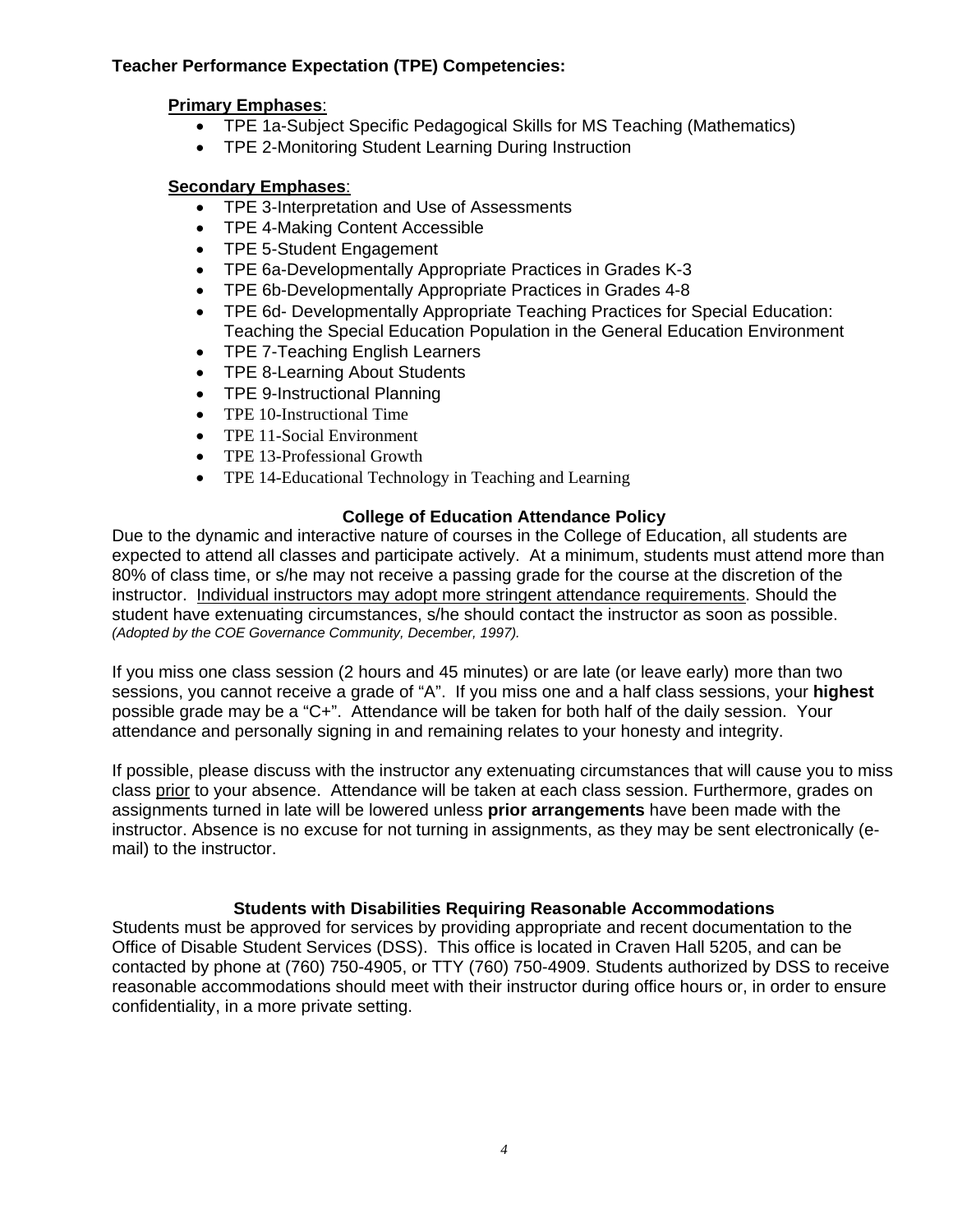### **Course Requirements and Grading Standards**

#### **ASSIGNMENTS (The relative weight for each assignment is indicated as a percentage of the total course grade)**

*Detailed assignment guidelines and scoring rubrics will be provided. The course calendar/topics schedule is included in this syllabus*.

## **Reading Assignments/Reflections including Standards and Assessment Activities (20%)**

Using the mandatory assigned readings, your experiences from your tutoring and observations, each week students should clearly articulate your thoughts on how you might **specifically apply** what you learned to how you plan to teach mathematics to your students. Please do not repeat verbatim from the readings. Your reflections will be posted as a part of a discussion group on MOODLE. In addition, students will work in groups to present the standards for a particular grade level after readings.

# **Student Interviews (20%)**

.

 You will conduct two different student interviews based on questions in Part 3 of this document. For each interview, you will pose mathematical problems to any one student at a predetermined grade level. The purpose is for you to begin thinking about students' mathematical understanding, to learn how to effectively pose questions, and interpret the meaning of students' answers, and to provide you with an opportunity to interact with students.

## **Lesson Design (includes Technology, Reference list and Assessment) (40%)**

You will first compile resources on a predetermined mathematical topic (10%) and then design a lesson that you will present and videotape in an elementary class (25%). The purpose of this activity is to help you learn how to design effective mathematical activities, to provide you with an opportunity to begin compiling mathematical resources, and to provide an opportunity for you to practice teaching mathematics in an authentic classroom setting. You will include a rubric as an assessment tool for your lesson design (5%).

#### **Active Attendance, Participation, Collaboration, and Professionalism (20%)**

Defined as actively engaging and contributing in **all** class discussions and activities, students will be evaluated **daily**. This evaluation will include the tutoring/observations required by this course. A review of the math program/textbook materials implemented at this school will be a part of the class participation. Correspondingly attendance is an essential ingredient. [Deviations must be discussed with the instructor.] A prime example of the manifestation will occur during the presentations on the standards. A positive attitude is an important component for establishing the definition for active participation and collaboration. In addition, the student will be expected to exhibit professional behavior and demeanor at all times.

## **All University Writing Requirement**

All CSU students must demonstrate competency in writing skills as a requirement for graduation. At Cal State San Marcos, students complete the graduation writing assessment through the All-University Writing Requirement. This requirement mandates that every course at the University must have a writing component of at least 2,500 words (approximately 10 pages). **The writing requirement for this course will be met through weekly writings, student interview analyses, and the creation of a lesson plan and mathematical resources.**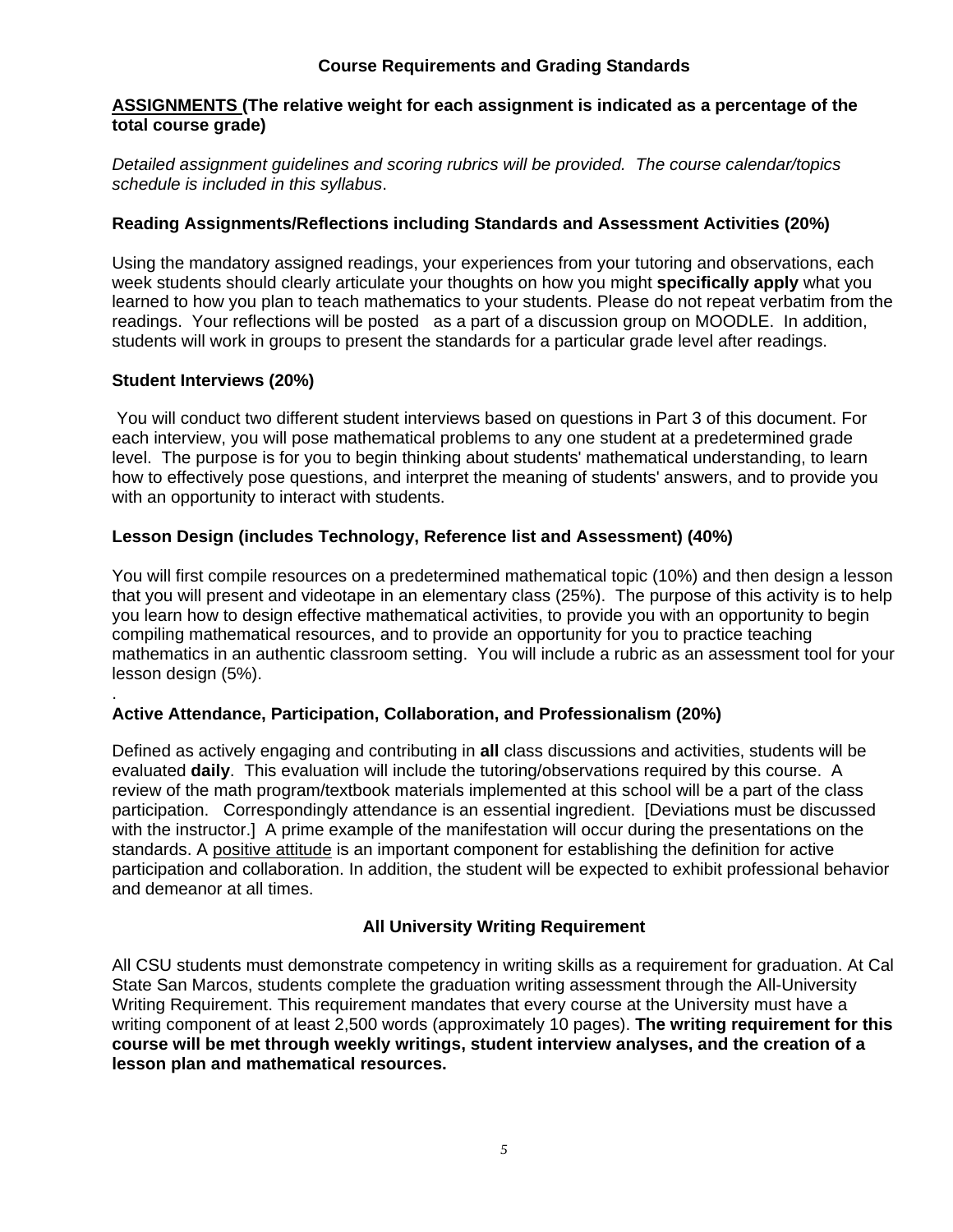## **CSUSM Academic Honesty Policy**

Students will be expected to adhere to standards of academic honesty and integrity, as outlined in the Student Academic Honesty Policy. All written work and oral assignments must be original work. All ideas/materials that are borrowed from other sources must have appropriate references to the original sources. Any quoted material should give credit to the source and be punctuated with quotation marks.

Students are responsible for honest completion of their work including examinations. There will be no tolerance for infractions. If you believe there has been an infraction by someone in the class, please bring it to the instructor's attention. The instructor reserves the right to discipline any student for academic dishonesty in accordance with the general rules and regulations of the university. Disciplinary action may include the lowering of grades and/or the assignment of a failing grade for an exam, assignment, or the class as a whole."

Incidents of Academic Dishonesty will be reported to the Dean of Students. Sanctions at the University level may include suspension or expulsion from the University.

#### **Plagiarism:**

As an educator, it is expected that each student will do his/her own work, and contribute equally to group projects and processes. Plagiarism or cheating is unacceptable under any circumstances. If you are in doubt about whether your work is paraphrased or plagiarized see the Plagiarism Prevention for Students website http://library.csusm.edu/plagiarism/index.html. If there are questions about academic honesty, please consult the University catalog.

**GRADING SCALE:** Grades for this course will be based on the following grading scale:

| A95% - 100 %<br>A-90% - 94%                  |
|----------------------------------------------|
| B+88% - 89%<br>B 83% - 87 %<br>B-  80% - 82% |
| C+78% - 79%                                  |

#### **Exemplary "A" Students:**

- Demonstrate serious commitment to their learning, making full use of the learning opportunities available and searching out the implications of their learning for future use.
- Complete all assignments thoroughly and thoughtfully toward the goal of developing in-depth math projects.
- Make insightful connections between all assignments and their developing overall understanding of mathematical concepts; they continually question and examine concepts in a genuine spirit of inquiry.
- Students show a high level of achievement of course goals.

#### **"B" Students:**

- Simply comply with the course requirements and expectations.
- Complete all assignments, usually thoroughly and thoughtfully.
- Usually connect assignments to their developing overall understanding of mathematical concepts; may be satisfied with accepting their learning as it is received without deeply examining concepts or seeking a higher level of understanding.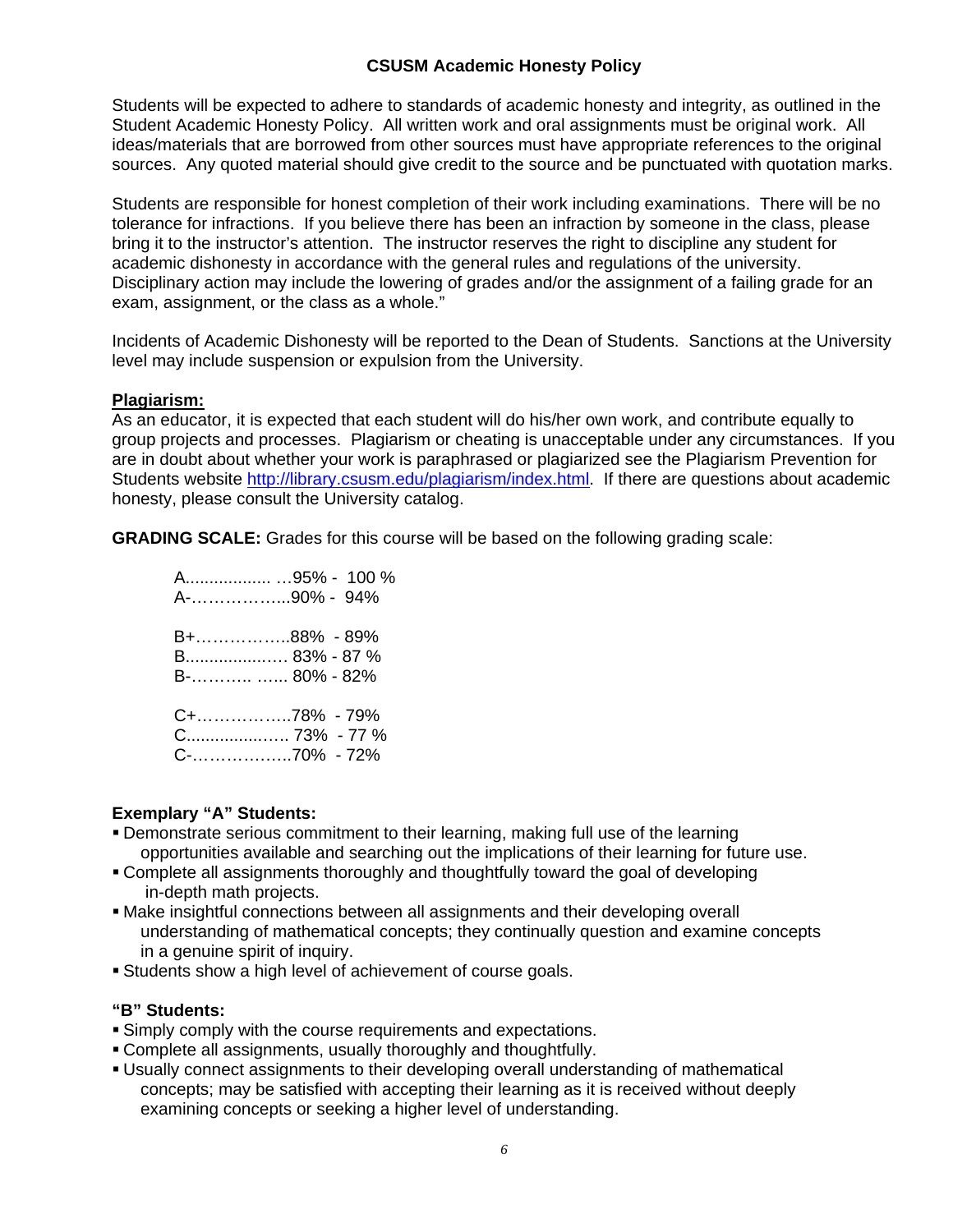Students show reasonable achievement of course goals.

#### **"C" Students:**

- Demonstrate an inconsistent level of compliance to course requirements and expectations.
- Complete all assignments with limited thoroughness and thoughtfulness.
- Make limited connections between assignments and their developing overall understanding of mathematical concepts; may not be open to examining concepts on a deeper level and may actually dismiss the importance of such inquiry.
- Attempt, but show limited progress in achieving course goals.

**Remember! You are required to maintain a B average (3.0 GPA) in your teacher education courses to receive a teaching credential in the State of California.**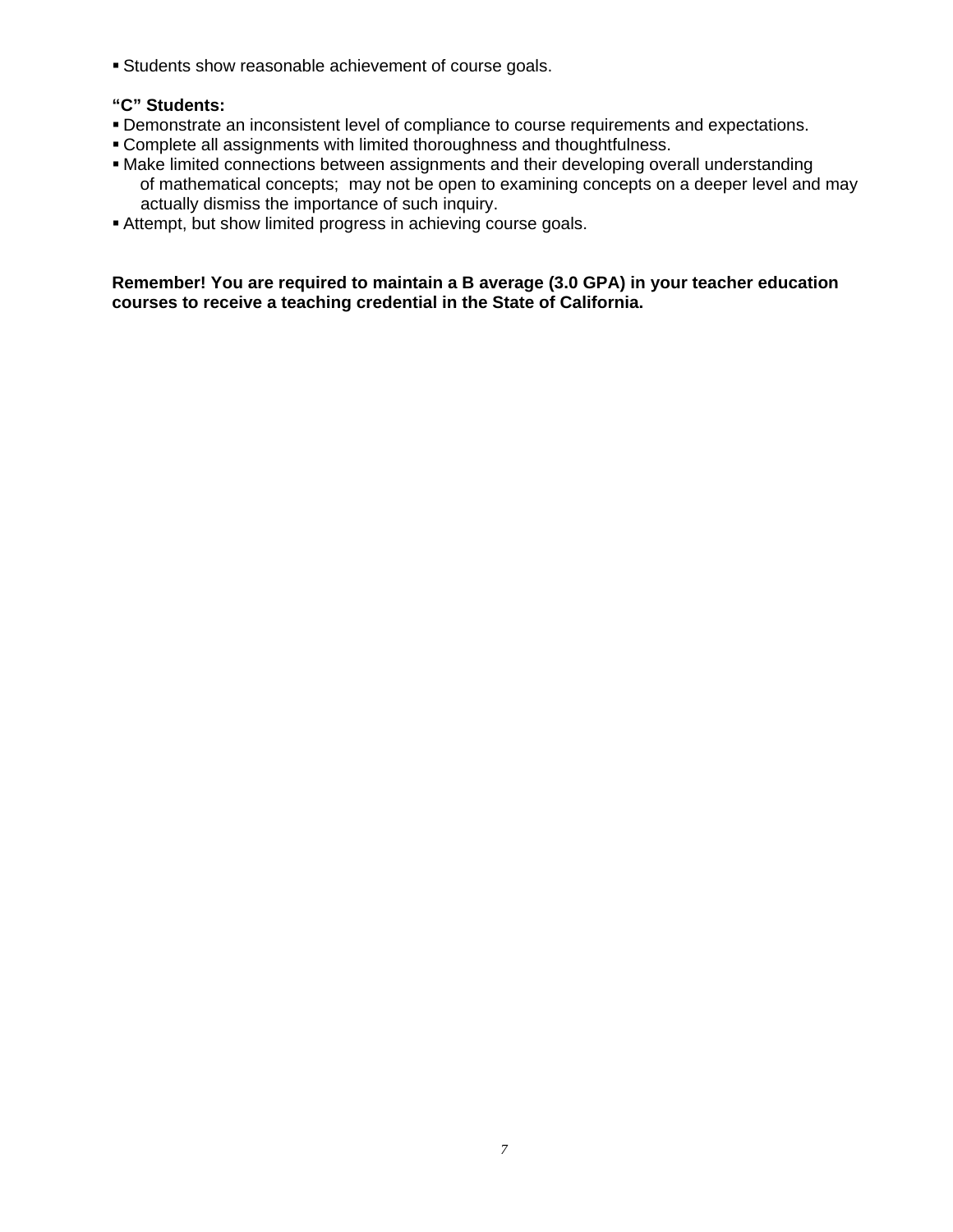#### **Lesson Design Assignment**  EDMS 543

|                       |                      | <b>Nearly</b>        |                      |                      |
|-----------------------|----------------------|----------------------|----------------------|----------------------|
|                       | <b>Developing</b>    | <b>Meets</b>         | <b>Meets</b>         | <b>Exceeds</b>       |
| <b>TPE 1, 1a</b>      | Candidates' lesson   | Candidates' lesson   | Candidates' lesson   | Candidates' lesson   |
| Subject Specific      | design and           | design and           | design and           | design and           |
| Pedagogical skills    | presentation         | presentation         | presentation         | presentation         |
| for MS Teaching       | demonstrate little   | demonstrate some     | demonstrate          | demonstrate          |
| Assignment            | to no                | understanding of     | considerable         | exceptional          |
| (Teaching             | understanding of     | how to teach the     | understanding of     | understanding of     |
| Mathematics in a      | how to teach the     | state adopted        | how to teach the     | how to teach the     |
| Multiple Subject      | state adopted        | academic content     | state adopted        | state adopted        |
| Assignment)           | academic content     | standard in          | academic content     | academic content     |
|                       | standard in          | mathematics          | standard in          | standard in          |
|                       | mathematics          |                      | mathematics          | mathematics          |
| TPE <sub>4</sub>      | Candidates' lesson   | Candidates' lesson   | Candidates' lesson   | Candidates' lesson   |
| <b>Making Content</b> | design and           | design and           | design and           | design and           |
| Accessible            | presentation will    | presentation will    | presentation will    | presentation will    |
|                       | demonstrate little   | demonstrate some     | demonstrate          | demonstrate          |
|                       | to no                | understanding in     | considerable         | exceptional          |
|                       | understanding in     | the use of           | understanding in     | understanding in     |
|                       | the use of           | pedagogical          | the use of           | the use of           |
|                       | pedagogical          | strategies that will | pedagogical          | pedagogical          |
|                       | strategies that will | provide all students | strategies that will | strategies that will |
|                       | provide all students | access to the        | provide all students | provide all students |
|                       | access to the        | mathematics          | access to the        | access to the        |
|                       | mathematics          | curriculum           | mathematics          | mathematics          |
|                       | curriculum           |                      | curriculum           | curriculum           |
| TPE 6, 6a, 6b         | Candidates' lesson   | Candidates' lesson   | Candidates' lesson   | Candidates' lesson   |
| Developmentally       | design and           | design and           | design and           | design and           |
| Appropriate           | presentation will    | presentation will    | presentation will    | presentation will    |
| Teaching              | demonstrate little   | demonstrate some     | demonstrate          | demonstrate          |
| Practices – Grades    | to no                | understanding in     | considerable         | exceptional          |
| K-3 & 4-8             | understanding in     | the use of           | understanding in     | understanding in     |
|                       | the use of           | developmentally      | the use of           | the use of           |
|                       | developmentally      | appropriate          | developmentally      | developmentally      |
|                       | appropriate          | teaching practices.  | appropriate          | appropriate          |
|                       | teaching practices.  |                      | teaching practices.  | teaching practices.  |

Secondary TPE's for this Assignment

- $\triangleright$  TPE 2 Monitoring Student Learning During Instruction
- $\triangleright$  TPE 5 Student Engagement
- $\triangleright$  TPE 9 Instructional Planning
- $\triangleright$  TPE 10 Instructional Time
- $\triangleright$  TPE 11 Social Environment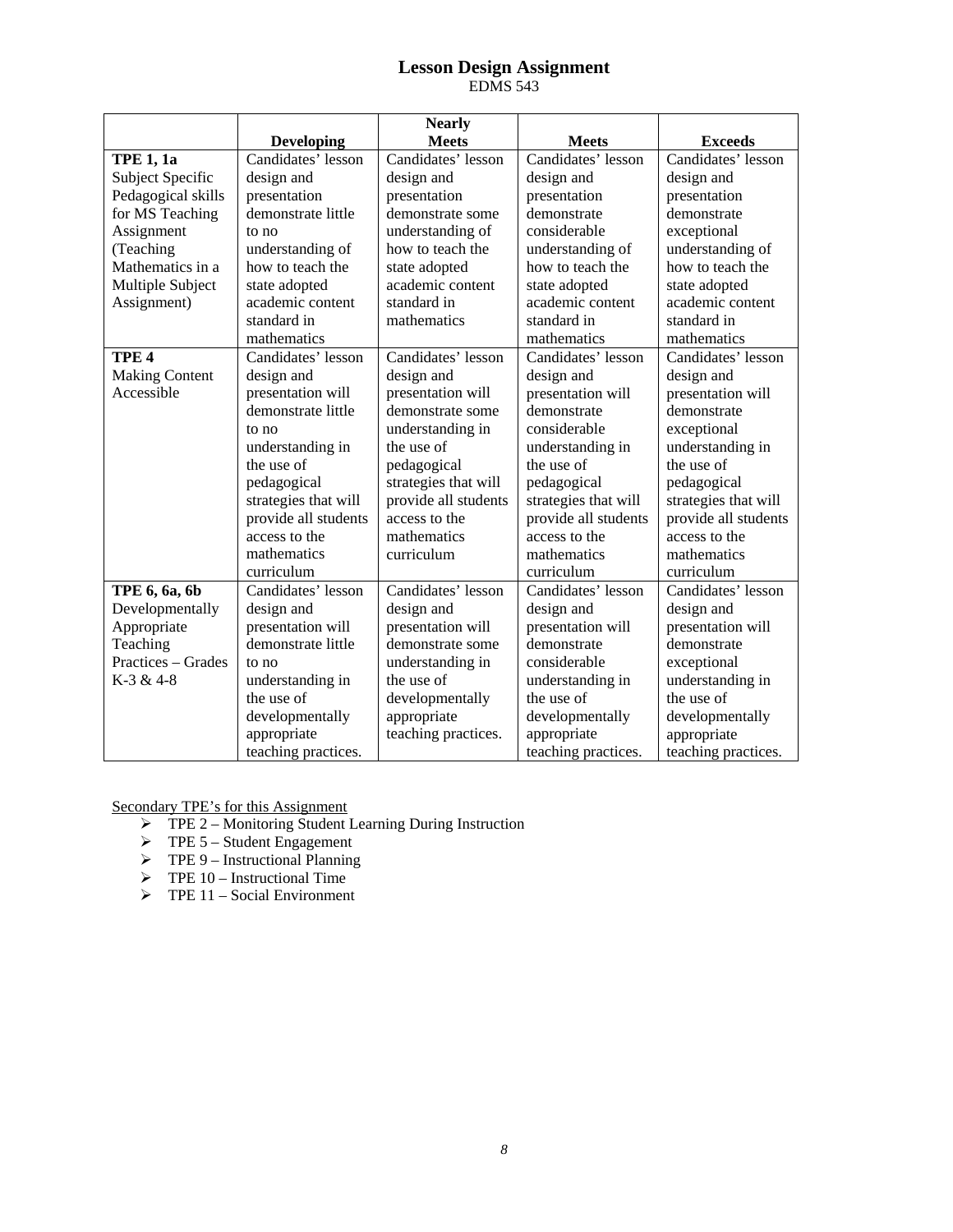#### **Lesson Resources Assignment**  EDMS 543

|                       |                    | <b>Nearly</b>      |                    |                    |
|-----------------------|--------------------|--------------------|--------------------|--------------------|
|                       | <b>Developing</b>  | <b>Meets</b>       | <b>Meets</b>       | <b>Exceeds</b>     |
| TPE <sub>4</sub>      | Candidates'        | Candidates'        | Candidates'        | Candidates'        |
| <b>Making Content</b> | resources and      | resources and      | resources and      | resources and      |
| Accessible            | descriptions will  | descriptions will  | descriptions will  | descriptions will  |
|                       | demonstrate little | demonstrate some   | demonstrate        | demonstrate        |
|                       | to no              | understanding of   | considerable       | exceptional        |
|                       | understanding of   | how instructional  | understanding of   | understanding of   |
|                       | how instructional  | resources can help | how instructional  | how instructional  |
|                       | resources can help | provide all        | resources can help | resources can help |
|                       | provide all        | students with      | provide all        | provide all        |
|                       | students with      | access to a        | students with      | students with      |
|                       | access to a        | balanced and       | access to a        | access to a        |
|                       | balanced and       | comprehensive      | balanced and       | balanced and       |
|                       | comprehensive      | curriculum.        | comprehensive      | comprehensive      |
|                       | curriculum.        |                    | curriculum.        | curriculum.        |

Secondary TPE's for this Assignment

- TPE 1a Subject-Specific Pedagogical Skills for MS Teaching Assignments (Teaching Mathematics in a MS Assignment)
- $\triangleright$  TPE 5 Student Engagement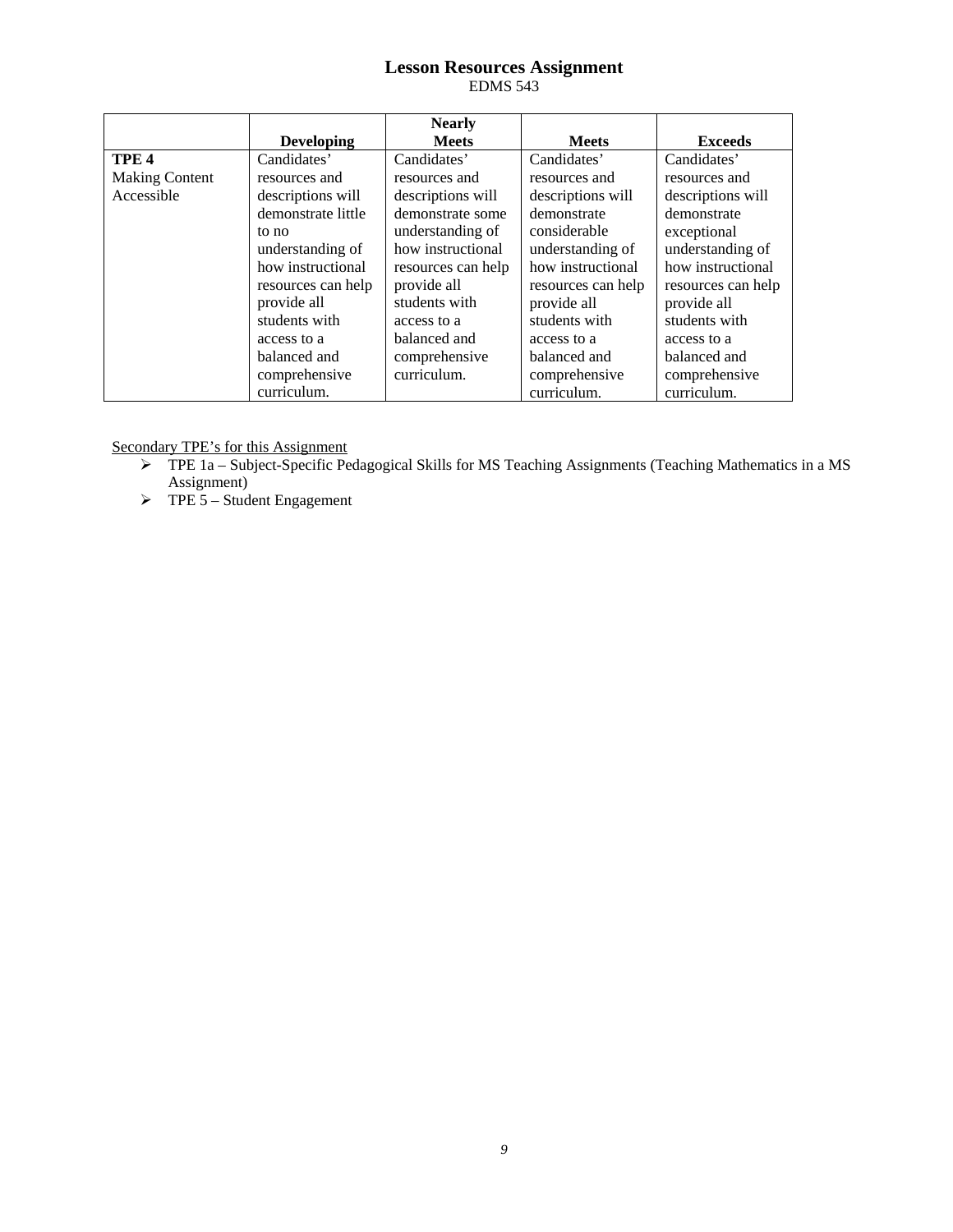#### **Student Interviews Assignment**  EDMX 543

|                                                                                            |                                                                                                                                                                                                                                                                                                | <b>Nearly</b>                                                                                                                                                                                                                                                                                 |                                                                                                                                                                                                                                                                                                                                               |                                                                                                                                                                                                    |
|--------------------------------------------------------------------------------------------|------------------------------------------------------------------------------------------------------------------------------------------------------------------------------------------------------------------------------------------------------------------------------------------------|-----------------------------------------------------------------------------------------------------------------------------------------------------------------------------------------------------------------------------------------------------------------------------------------------|-----------------------------------------------------------------------------------------------------------------------------------------------------------------------------------------------------------------------------------------------------------------------------------------------------------------------------------------------|----------------------------------------------------------------------------------------------------------------------------------------------------------------------------------------------------|
|                                                                                            | <b>Developing</b>                                                                                                                                                                                                                                                                              | <b>Meets</b>                                                                                                                                                                                                                                                                                  | <b>Meets</b>                                                                                                                                                                                                                                                                                                                                  | <b>Exceeds</b>                                                                                                                                                                                     |
| <b>TPE 1, 1a</b>                                                                           | Candidate's                                                                                                                                                                                                                                                                                    |                                                                                                                                                                                                                                                                                               |                                                                                                                                                                                                                                                                                                                                               |                                                                                                                                                                                                    |
| Subject Specific                                                                           | assessment and                                                                                                                                                                                                                                                                                 | assessment and                                                                                                                                                                                                                                                                                | assessment and                                                                                                                                                                                                                                                                                                                                | assessment and                                                                                                                                                                                     |
| Pedagogical                                                                                | recommendations                                                                                                                                                                                                                                                                                | recommendations                                                                                                                                                                                                                                                                               | recommendations                                                                                                                                                                                                                                                                                                                               | recommendations                                                                                                                                                                                    |
| skills for MS                                                                              | from the student                                                                                                                                                                                                                                                                               | from the student                                                                                                                                                                                                                                                                              | from the student                                                                                                                                                                                                                                                                                                                              | from the student                                                                                                                                                                                   |
| Teaching                                                                                   | interview                                                                                                                                                                                                                                                                                      | interview                                                                                                                                                                                                                                                                                     | interview                                                                                                                                                                                                                                                                                                                                     | interview                                                                                                                                                                                          |
| Assignment                                                                                 | demonstrates little to                                                                                                                                                                                                                                                                         | demonstrates some                                                                                                                                                                                                                                                                             | demonstrates                                                                                                                                                                                                                                                                                                                                  | demonstrates                                                                                                                                                                                       |
| (Teaching                                                                                  | no understanding of                                                                                                                                                                                                                                                                            | understanding of how                                                                                                                                                                                                                                                                          | considerable                                                                                                                                                                                                                                                                                                                                  | exceptional                                                                                                                                                                                        |
| Mathematics in a                                                                           | how to teach the state                                                                                                                                                                                                                                                                         | to teach the state                                                                                                                                                                                                                                                                            | understanding of how                                                                                                                                                                                                                                                                                                                          | understanding of how                                                                                                                                                                               |
| Multiple Subject                                                                           | adopted academic                                                                                                                                                                                                                                                                               | adopted academic                                                                                                                                                                                                                                                                              | to teach the state                                                                                                                                                                                                                                                                                                                            | to teach the state                                                                                                                                                                                 |
| Assignment)                                                                                |                                                                                                                                                                                                                                                                                                | content standard in                                                                                                                                                                                                                                                                           | adopted academic                                                                                                                                                                                                                                                                                                                              | adopted academic                                                                                                                                                                                   |
|                                                                                            | mathematics                                                                                                                                                                                                                                                                                    | mathematics                                                                                                                                                                                                                                                                                   | content standard in                                                                                                                                                                                                                                                                                                                           | content standard in                                                                                                                                                                                |
|                                                                                            |                                                                                                                                                                                                                                                                                                |                                                                                                                                                                                                                                                                                               | mathematics                                                                                                                                                                                                                                                                                                                                   | mathematics                                                                                                                                                                                        |
| TPE <sub>2</sub>                                                                           | Candidate's                                                                                                                                                                                                                                                                                    |                                                                                                                                                                                                                                                                                               | Candidate's                                                                                                                                                                                                                                                                                                                                   | Candidate's                                                                                                                                                                                        |
|                                                                                            | assessment and                                                                                                                                                                                                                                                                                 | assessment and                                                                                                                                                                                                                                                                                | assessment and                                                                                                                                                                                                                                                                                                                                | assessment and                                                                                                                                                                                     |
|                                                                                            | recommendations                                                                                                                                                                                                                                                                                | recommendations                                                                                                                                                                                                                                                                               | recommendations                                                                                                                                                                                                                                                                                                                               | recommendations                                                                                                                                                                                    |
|                                                                                            | from the student                                                                                                                                                                                                                                                                               | from the student                                                                                                                                                                                                                                                                              | from the student                                                                                                                                                                                                                                                                                                                              | from the student                                                                                                                                                                                   |
| Instruction                                                                                | interview                                                                                                                                                                                                                                                                                      | interview                                                                                                                                                                                                                                                                                     | interview                                                                                                                                                                                                                                                                                                                                     | interview                                                                                                                                                                                          |
|                                                                                            | demonstrates little to                                                                                                                                                                                                                                                                         | demonstrates some                                                                                                                                                                                                                                                                             | demonstrates                                                                                                                                                                                                                                                                                                                                  | demonstrates                                                                                                                                                                                       |
|                                                                                            |                                                                                                                                                                                                                                                                                                |                                                                                                                                                                                                                                                                                               | considerable                                                                                                                                                                                                                                                                                                                                  |                                                                                                                                                                                                    |
|                                                                                            | how to monitor                                                                                                                                                                                                                                                                                 | to monitor student                                                                                                                                                                                                                                                                            |                                                                                                                                                                                                                                                                                                                                               | understanding of how                                                                                                                                                                               |
|                                                                                            |                                                                                                                                                                                                                                                                                                |                                                                                                                                                                                                                                                                                               | to monitor student                                                                                                                                                                                                                                                                                                                            | to monitor student                                                                                                                                                                                 |
|                                                                                            |                                                                                                                                                                                                                                                                                                |                                                                                                                                                                                                                                                                                               |                                                                                                                                                                                                                                                                                                                                               | learning and how to                                                                                                                                                                                |
|                                                                                            | make use of this                                                                                                                                                                                                                                                                               | of this information                                                                                                                                                                                                                                                                           |                                                                                                                                                                                                                                                                                                                                               | effectively make use                                                                                                                                                                               |
|                                                                                            | information when                                                                                                                                                                                                                                                                               |                                                                                                                                                                                                                                                                                               | of this information                                                                                                                                                                                                                                                                                                                           | of this information                                                                                                                                                                                |
|                                                                                            | teaching.                                                                                                                                                                                                                                                                                      |                                                                                                                                                                                                                                                                                               |                                                                                                                                                                                                                                                                                                                                               |                                                                                                                                                                                                    |
| TPE <sub>3</sub>                                                                           | Candidate                                                                                                                                                                                                                                                                                      | Candidate                                                                                                                                                                                                                                                                                     | Candidate                                                                                                                                                                                                                                                                                                                                     | Candidate                                                                                                                                                                                          |
|                                                                                            | demonstrates little to                                                                                                                                                                                                                                                                         | demonstrates some                                                                                                                                                                                                                                                                             | demonstrates                                                                                                                                                                                                                                                                                                                                  | demonstrates                                                                                                                                                                                       |
| and Use of                                                                                 |                                                                                                                                                                                                                                                                                                |                                                                                                                                                                                                                                                                                               | considerable                                                                                                                                                                                                                                                                                                                                  |                                                                                                                                                                                                    |
| Assessments                                                                                | how to effectively                                                                                                                                                                                                                                                                             | to effectively assess                                                                                                                                                                                                                                                                         |                                                                                                                                                                                                                                                                                                                                               | understanding of how                                                                                                                                                                               |
|                                                                                            | assess students'                                                                                                                                                                                                                                                                               | students' content                                                                                                                                                                                                                                                                             |                                                                                                                                                                                                                                                                                                                                               | to effectively assess                                                                                                                                                                              |
|                                                                                            |                                                                                                                                                                                                                                                                                                |                                                                                                                                                                                                                                                                                               |                                                                                                                                                                                                                                                                                                                                               | students' content                                                                                                                                                                                  |
|                                                                                            |                                                                                                                                                                                                                                                                                                | the use of student                                                                                                                                                                                                                                                                            |                                                                                                                                                                                                                                                                                                                                               |                                                                                                                                                                                                    |
|                                                                                            | student interviews.                                                                                                                                                                                                                                                                            | interviews.                                                                                                                                                                                                                                                                                   | the use of student                                                                                                                                                                                                                                                                                                                            | the use of student                                                                                                                                                                                 |
|                                                                                            |                                                                                                                                                                                                                                                                                                |                                                                                                                                                                                                                                                                                               | interviews.                                                                                                                                                                                                                                                                                                                                   | interviews.                                                                                                                                                                                        |
|                                                                                            |                                                                                                                                                                                                                                                                                                |                                                                                                                                                                                                                                                                                               |                                                                                                                                                                                                                                                                                                                                               |                                                                                                                                                                                                    |
| TPE <sub>4</sub>                                                                           | Candidate's                                                                                                                                                                                                                                                                                    | Candidate's                                                                                                                                                                                                                                                                                   | Candidate's                                                                                                                                                                                                                                                                                                                                   | Candidate's                                                                                                                                                                                        |
|                                                                                            | recommendations                                                                                                                                                                                                                                                                                | recommendations                                                                                                                                                                                                                                                                               | recommendations                                                                                                                                                                                                                                                                                                                               | recommendations                                                                                                                                                                                    |
| Accessible                                                                                 | from the student                                                                                                                                                                                                                                                                               | from the student                                                                                                                                                                                                                                                                              | from the student                                                                                                                                                                                                                                                                                                                              | from the student                                                                                                                                                                                   |
|                                                                                            | interview                                                                                                                                                                                                                                                                                      | interview                                                                                                                                                                                                                                                                                     | interview                                                                                                                                                                                                                                                                                                                                     | interview                                                                                                                                                                                          |
|                                                                                            | demonstrates little to                                                                                                                                                                                                                                                                         | demonstrates some                                                                                                                                                                                                                                                                             | demonstrates                                                                                                                                                                                                                                                                                                                                  | demonstrates                                                                                                                                                                                       |
|                                                                                            |                                                                                                                                                                                                                                                                                                |                                                                                                                                                                                                                                                                                               |                                                                                                                                                                                                                                                                                                                                               |                                                                                                                                                                                                    |
|                                                                                            |                                                                                                                                                                                                                                                                                                |                                                                                                                                                                                                                                                                                               |                                                                                                                                                                                                                                                                                                                                               | understanding in the                                                                                                                                                                               |
|                                                                                            |                                                                                                                                                                                                                                                                                                |                                                                                                                                                                                                                                                                                               |                                                                                                                                                                                                                                                                                                                                               |                                                                                                                                                                                                    |
|                                                                                            |                                                                                                                                                                                                                                                                                                |                                                                                                                                                                                                                                                                                               |                                                                                                                                                                                                                                                                                                                                               |                                                                                                                                                                                                    |
|                                                                                            |                                                                                                                                                                                                                                                                                                |                                                                                                                                                                                                                                                                                               |                                                                                                                                                                                                                                                                                                                                               |                                                                                                                                                                                                    |
|                                                                                            |                                                                                                                                                                                                                                                                                                | mathematics                                                                                                                                                                                                                                                                                   |                                                                                                                                                                                                                                                                                                                                               | access to the                                                                                                                                                                                      |
|                                                                                            |                                                                                                                                                                                                                                                                                                |                                                                                                                                                                                                                                                                                               |                                                                                                                                                                                                                                                                                                                                               |                                                                                                                                                                                                    |
|                                                                                            | curriculum                                                                                                                                                                                                                                                                                     |                                                                                                                                                                                                                                                                                               | curriculum                                                                                                                                                                                                                                                                                                                                    |                                                                                                                                                                                                    |
| Monitoring<br><b>Student Learning</b><br>During<br>Interpretation<br><b>Making Content</b> | content standard in<br>no understanding of<br>student learning and<br>how to effectively<br>no understanding of<br>content knowledge<br>through the use of<br>no understanding in<br>the use of<br>pedagogical<br>strategies that will<br>provide all students<br>access to the<br>mathematics | Candidate's<br>Candidate's<br>understanding of how<br>learning and how to<br>effectively make use<br>when teaching.<br>understanding of how<br>knowledge through<br>understanding in the<br>use of pedagogical<br>strategies that will<br>provide all students<br>access to the<br>curriculum | Candidate's<br>understanding of how<br>learning and how to<br>effectively make use<br>when teaching.<br>understanding of how<br>to effectively assess<br>students' content<br>knowledge through<br>considerable<br>understanding in the<br>use of pedagogical<br>strategies that will<br>provide all students<br>access to the<br>mathematics | Candidate's<br>exceptional<br>when teaching.<br>exceptional<br>knowledge through<br>exceptional<br>use of pedagogical<br>strategies that will<br>provide all students<br>mathematics<br>curriculum |

Secondary TPE's for this Assignment

 $\triangleright$  TPE 5 – Student Engagement

 $\triangleright$  TPE 6, 6a, 6b – Developmentally Appropriate Practices in Grades K-3 & Grades 4-8.

TPE 8 – Learning about Students and TPE 9 – Instructional Planning